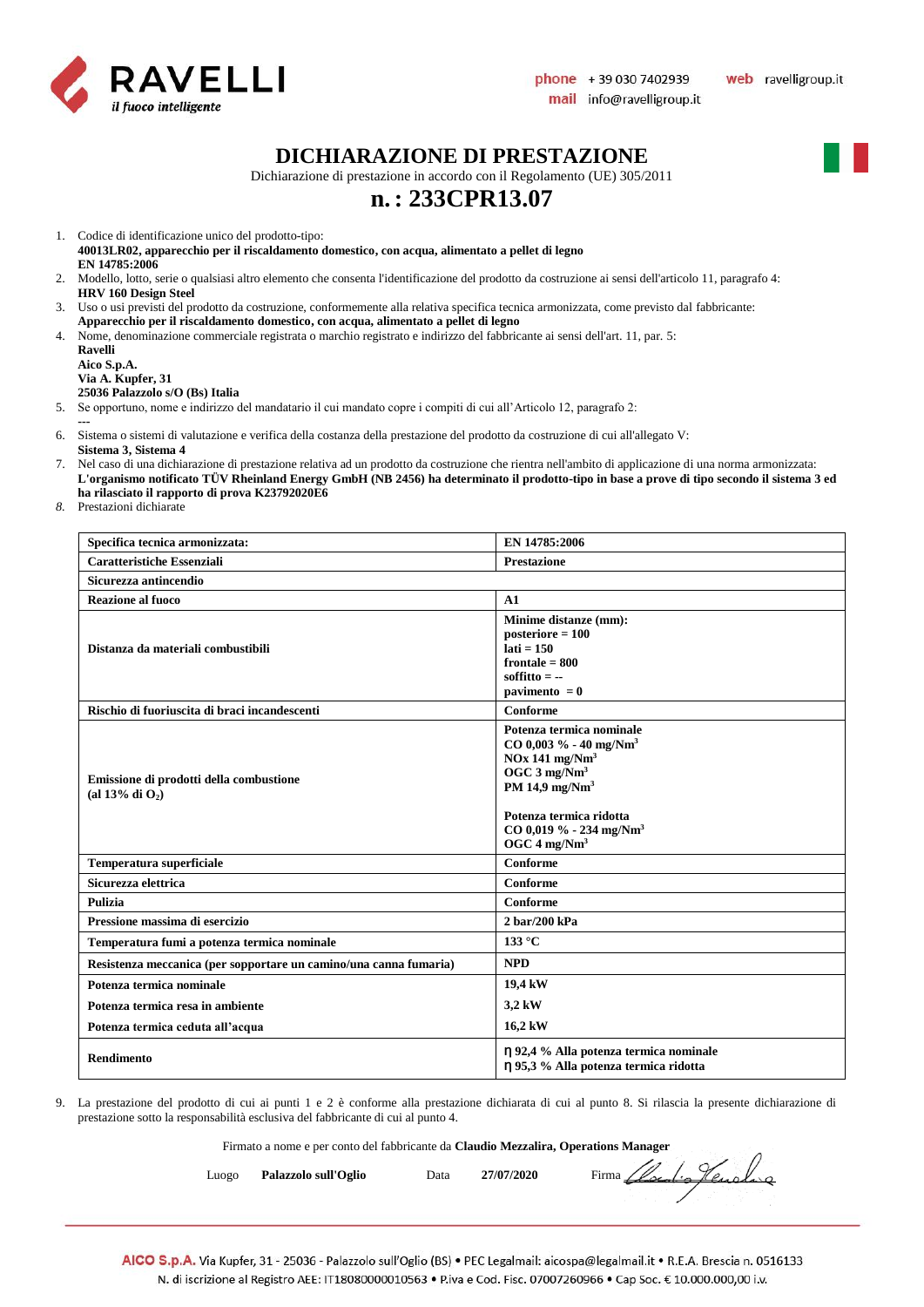

#### **DECLARATION OF PERFORMANCE**

Declaration of performance according to Regulation (EU) 305/2011

# **n. : 233CPR13.07**

1. Unique identification code of the product type:

- **40013LR02, residential space heating appliance, with water, fired by wood pellets EN 14785:2006**
- 2. Type, batch or serial number or any other element allowing identification of the construction product as required under Art. 11(4): **HRV 160 Design Steel**
- 3. Intended use or uses of the construction product, in accordance with the applicable harmonised technical specification, as foreseen by the manufacturer: **Residential space heating appliance, with water, fired by wood pellets**
- 4. Name, registered trade name or registered trademark and contact address of the manufacturer as required by Art. 11 (5):

**Ravelli Aico S.p.A. Via A. Kupfer, 31**

**25036 Palazzolo s/O (Bs) Italia**

- 5. Where applicable, name and contact address of the authorised representative whose mandate covers the tasks specified in Article 12(2):
- **---** 6. System or systems of assessment and verification of constancy of performance of the construction product as set out in Annex V: **System 3, System 4**
- 7. In case of the declaration of performance concerning a construction product covered by a harmonised standard:
- **The notified laboratory TÜV Rheinland Energy GmbH (NB 2456) performed the determination of the product type on the basis of type testing under system 3 and issued test report K23792020E6**
- 8. Declared performances:

| Harmonized technical specification:                             | EN 14785:2006                                                                                                                                                                                                                                 |  |
|-----------------------------------------------------------------|-----------------------------------------------------------------------------------------------------------------------------------------------------------------------------------------------------------------------------------------------|--|
| <b>Essential characteristics</b>                                | Performance                                                                                                                                                                                                                                   |  |
| <b>Fire safety</b>                                              |                                                                                                                                                                                                                                               |  |
| <b>Reaction to fire</b>                                         | A1                                                                                                                                                                                                                                            |  |
| <b>Distance to combustible materials</b>                        | Minimum distances (mm):<br>$rear = 100$<br>sides $= 150$<br>front $= 800$<br>ceiling $= -$<br>floor $= 0$                                                                                                                                     |  |
| <b>Risk of burning fuel falling out</b>                         | Pass                                                                                                                                                                                                                                          |  |
| <b>Emission of combustion products</b><br>(at $13\%$ of $O_2$ ) | Nominal heat output<br>$CO$ 0,003 % - 40 mg/Nm <sup>3</sup><br>$NOx$ 141 mg/ $Nm3$<br>OGC $3$ mg/Nm <sup>3</sup><br>PM 14,9 $mg/Nm3$<br><b>Reduced heat output</b><br>$CO$ 0,019 % - 234 mg/Nm <sup>3</sup><br>OGC $4 \text{ mg}/\text{Nm}^3$ |  |
| Surface temperature                                             | Pass                                                                                                                                                                                                                                          |  |
| <b>Electrical safety</b>                                        | Pass                                                                                                                                                                                                                                          |  |
| <b>Cleanability</b>                                             | Pass                                                                                                                                                                                                                                          |  |
| <b>Maximum operating pressure</b>                               | 2 bar/200 kPa                                                                                                                                                                                                                                 |  |
| Flue gas temperature at nominal heat output                     | 133 $\degree$ C                                                                                                                                                                                                                               |  |
| Mechanical resistance(to carry a chimney/flue)                  | <b>NPD</b>                                                                                                                                                                                                                                    |  |
| Nominal heat output                                             | 19,4 kW                                                                                                                                                                                                                                       |  |
| <b>Room heating output</b>                                      | 3,2 kW                                                                                                                                                                                                                                        |  |
| <b>Water heating output</b>                                     | 16,2 kW                                                                                                                                                                                                                                       |  |
| <b>Efficiency</b>                                               | $\eta$ 92,4 % Nominal heat output<br>n 95,3 % Reduced heat output                                                                                                                                                                             |  |

9. The performance of the product identified in points 1 and 2 is in conformity with the declared performance in point 8. This declaration of performance is issued under the sole responsibility of the manufacturer identified in point 4.

Signed for and on behalf of the manufacturer **Claudio Mezzalira, Operations Manager**

Place **Palazzolo sull'Oglio** Date 27/07/2020 Sign *(local-a)* Lengthero

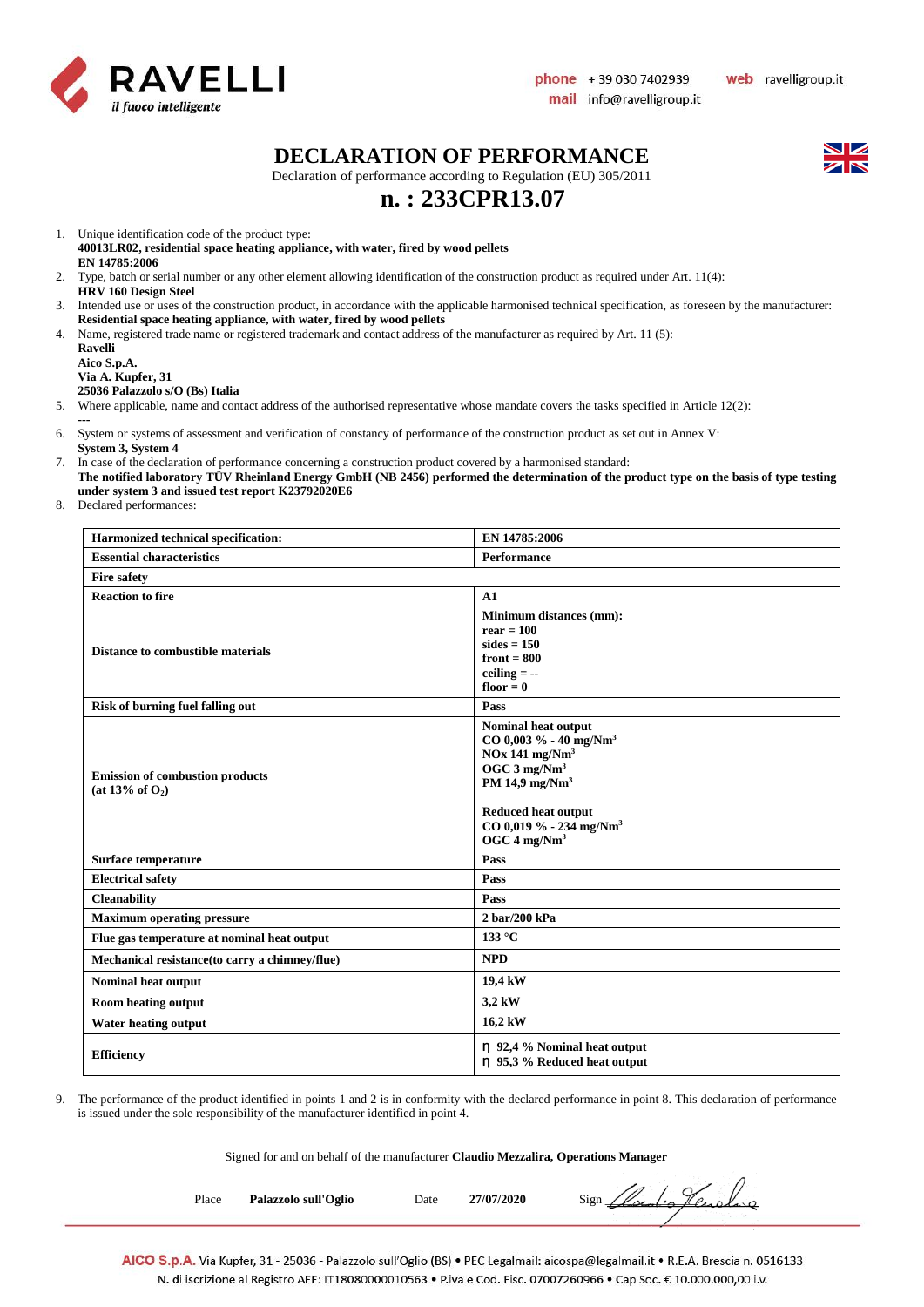

**DECLARATION DES PERFORMANCES**

Conformément au Règlement (UE) 305/2011

# **n.: 233CPR13.07**

- 1. Code d'identification unique du produit type : **40013LR02, appareil de chauffage domestique à combustible solide, avec eau, suivant les normes EN 14785:2006**
- 2. N° de type, lot, série ou tout autre élément permettant l'identification du produit de construction, suivant art 11, par 4 : **HRV 160 Design Steel**
- 3. Usage(s) prévu(s) du produit de construction, conformément à la spécifiât technique harmonisée applicable, comme prévu par le fabricant : **Appareil alimenté par combustible solide (pellet)**
- 4. Nom, raison sociale ou marque déposée et adresse de contact du fabricant, conformément à l'Art.11, par 5: **Ravelli**

**Aico S.p.A. Via A. Kupfer, 31**

**---**

#### **25036 Palazzolo s/O (Bs) Italia**

5. Si nécessaire, nom et adresse du mandataire dont le mandat couvre les taches dont l'art. 12, par. 2 :

- 6. Système d'évaluation et de vérification de la constance des performances du produit de construction, conformément à l'annexe V **Système 3, Système 4**
- 7. Dans le cas de la déclaration des performances concernant un produit de construction couvert par une norme harmonisée : **L'organisme notifié TÜV Rheinland Energy GmbH (NB 2456) a déterminé le produit type selon le système 3 et a délivré le rapport d'essais K23792020E6**
- 8. Prestations déclarée

| Spécifications techniques harmonisées:                         | EN 14785:2006                                                                                                                                                                                                                              |  |  |  |
|----------------------------------------------------------------|--------------------------------------------------------------------------------------------------------------------------------------------------------------------------------------------------------------------------------------------|--|--|--|
| Caractéristiques essentielles                                  | <b>Performances</b>                                                                                                                                                                                                                        |  |  |  |
| <b>Sécurité Incendie</b>                                       |                                                                                                                                                                                                                                            |  |  |  |
| <b>Réaction au feu</b>                                         | A1                                                                                                                                                                                                                                         |  |  |  |
| Distance pour matériaux combustibles                           | <b>Distance Minimale (mm):</b><br>De l'arrière = $100$<br>De coté = $150$<br>De l'avant = $800$<br>Du plafond $= -$<br>Du sol $= 0$                                                                                                        |  |  |  |
| Risque de débordement de braises incandescentes                | <b>Passes</b>                                                                                                                                                                                                                              |  |  |  |
| Emissions de dérivés de combustion<br>(13% de 0 <sub>2</sub> ) | <b>PTH</b> nominale<br>$CO$ 0,003 % - 40 mg/Nm <sup>3</sup><br>$NOx$ 141 mg/ $Nm3$<br>OGC $3 \text{ mg}/\text{Nm}^3$<br>PM 14,9 mg/ $Nm3$<br><b>PTH</b> réduite<br>$CO$ 0,019 % - 234 mg/Nm <sup>3</sup><br>OGC $4 \text{ mg}/\text{Nm}^3$ |  |  |  |
| Température de surface                                         | <b>Passes</b>                                                                                                                                                                                                                              |  |  |  |
| Sécurités électriques                                          | <b>Passes</b>                                                                                                                                                                                                                              |  |  |  |
| Nettoyabilité                                                  | <b>Passes</b>                                                                                                                                                                                                                              |  |  |  |
| Maximum pression d'eau en travail                              | 2 bar/200 kPa                                                                                                                                                                                                                              |  |  |  |
| Température des fumes à PTH nominale                           | $133^{\circ}$ C                                                                                                                                                                                                                            |  |  |  |
| Resistance mécanique (en support cheminée / conduit de fumées) | <b>NPD</b>                                                                                                                                                                                                                                 |  |  |  |
| <b>PTH</b> nominale                                            | 19,4 kW                                                                                                                                                                                                                                    |  |  |  |
| PTH rayonnée                                                   | 3,2 kW                                                                                                                                                                                                                                     |  |  |  |
| PTH cédée aux fluides                                          | 16,2 kW                                                                                                                                                                                                                                    |  |  |  |
| <b>Rendement</b>                                               | n 92,4 % PTH nominale<br>n 95,3 % PTH réduite                                                                                                                                                                                              |  |  |  |

9. Les performances du produit identifie aux points 1 et 2 sont conformes aux performances déclarées indiquées au point 8. La présente Déclaration des performances est établie sous la seule responsabilité du fabricant identifie au point 4.

Signe pour le fabricant et en son nom par **Claudio Mezzalira, Operations Manager**

| Lieu | Palazzolo sull'Oglio |  |
|------|----------------------|--|
|      |                      |  |

Date 27/07/2020 Signature *Local of Curcles*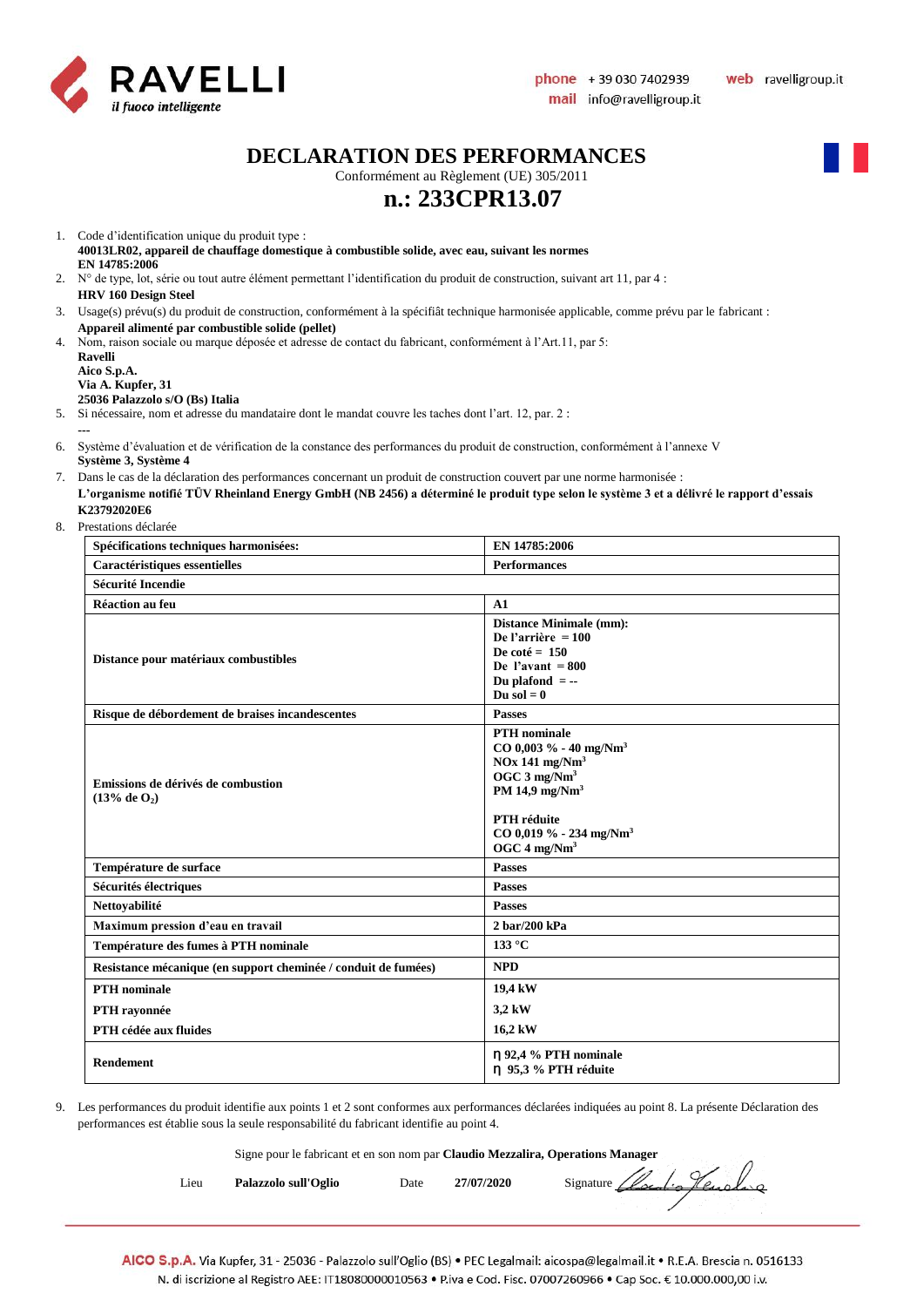

#### **PRESTATIEVERKLARING**

*Volgens Verordening (EU) nr. 305/2011*



# **n.: 233CPR13.07**

- 1. Unieke identificatiecode van het producttype: **40013LR02; EN 14785:2006**
- 2. Model en/of lotnr. en/of serienummer (Art.11-4): **HRV 160 Design Steel**
- **3.** Het beoogde gebruik van het product in overeenstemmingmet de toepasselijke geharmoniseerde technische specificatie:
- **Apparaat voor huishoudelijke verwarming, gestookt, met warmwaterproductie.** 4. Naam of handelsmerk van de fabrikant (Art 11-5):
- **Ravelli Aico S.p.A. Via A. Kupfer, 31 25036 Palazzolo s/O (Bs) Italia**
- 5. Naam en adres van de gemachtigde (Art. 12-2):
- **---** 6. Systeem voor de beoordeling en verificatie van de prestatiebestendigheid (Bijlage 5):
- **System 3, System 4**
- 7. Erkend laboratorium / Nummer van het keuringsrapport:
- **TÜV Rheinland Energy GmbH (NB 2456), K23792020E6**
- *8.* Aangegeven prestaties

| Geharmoniseerde technische specificatie               | EN 14785:2006                                                                                                                                                                                                                               |  |  |  |
|-------------------------------------------------------|---------------------------------------------------------------------------------------------------------------------------------------------------------------------------------------------------------------------------------------------|--|--|--|
| <b>Essentiele kenmerken Prestatie</b>                 | <b>Prestatie</b>                                                                                                                                                                                                                            |  |  |  |
| <b>Brandwerendheid</b>                                |                                                                                                                                                                                                                                             |  |  |  |
| Weerstand tegen brand                                 | A1                                                                                                                                                                                                                                          |  |  |  |
| Afstand van brandbaar materiaal                       | Minimumafstand (mm):<br>$achterzijde = 100$<br>$zijkant = 150$<br>voorzijde $= 800$<br>$plafond = -$<br>onderzijde $= 0$                                                                                                                    |  |  |  |
| Weerstand tegen brand                                 | Conform                                                                                                                                                                                                                                     |  |  |  |
| Uitstoot verbrandingsproducten<br>$(Q$ 13% di $O_2$ ) | op nominaal vermogen<br>$CO$ 0,003 % - 40 mg/Nm <sup>3</sup><br>$NOx$ 141 mg/ $Nm3$<br>OGC $3 \text{ mg}/\text{Nm}^3$<br>PM 14,9 $mg/Nm3$<br>op beperkt vermogen<br>$CO$ 0,019 % - 234 mg/Nm <sup>3</sup><br>OGC $4 \text{ mg}/\text{Nm}^3$ |  |  |  |
| Oppervlaktetemperatuur                                | Conform                                                                                                                                                                                                                                     |  |  |  |
| Elektrische veiligheid                                | Conform                                                                                                                                                                                                                                     |  |  |  |
| Toegankelijkheid en reiniging                         | Conform                                                                                                                                                                                                                                     |  |  |  |
| <b>Maximum bedrijfsdruk</b>                           | 2 bar/200 kPa                                                                                                                                                                                                                               |  |  |  |
| Rookgastemperatuur nominaal vermogen                  | $133^{\circ}$ C                                                                                                                                                                                                                             |  |  |  |
| Mechanische sterkte (om de haard te ondersteunen)     | <b>NPD</b>                                                                                                                                                                                                                                  |  |  |  |
| Nominaal vermogen                                     | 19,4 kW                                                                                                                                                                                                                                     |  |  |  |
| Vermogen afgegeven aan het milieu                     | 3,2 kW                                                                                                                                                                                                                                      |  |  |  |
| Vermogen afgegeven aan het water                      | 16,2 kW                                                                                                                                                                                                                                     |  |  |  |
| Rendement                                             | $\eta$ 92,4 % Nominaal vermogen<br>η 95,3 % Beperkt vermogen                                                                                                                                                                                |  |  |  |

9. De prestaties van het in de punten 1 en 2 bedoelde product zijn conform met de in het punt 8 aangegeven prestaties. Deze prestatieverklaring wordt verstrekt onder de exclusieve verantwoordelijkheid van de in punt 4 vermelde fabrikant.

|        | Beheerder delegeren fabrikant Claudio Mezzalira, Operations Manager |       |            |                               |
|--------|---------------------------------------------------------------------|-------|------------|-------------------------------|
| Plaats | Palazzolo sull'Oglio                                                | Datum | 27/07/2020 | Handtekening Clocatio Hensley |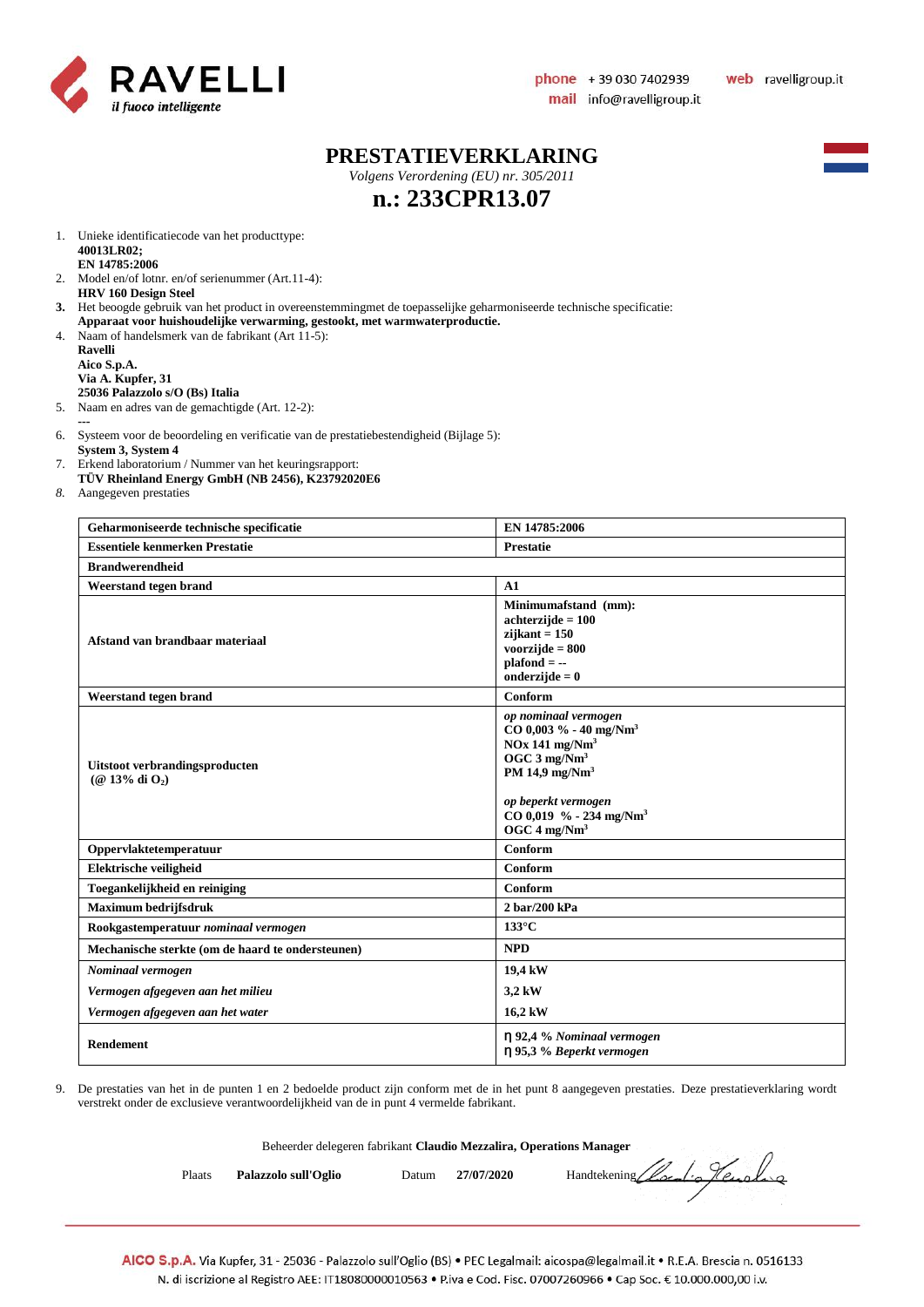

#### *LEISTUNGSERKLARUNG Gemas der Verordnung (EG) Nr. 305/2011* **n.: 233CPR13.07**



1. Eindeutiger Identifikationscode des Produktes - Typ: **40013LR02 EN 14785:2006**

- 2. Modell und/oder Losnr. und/oder Seriennr. (Art.11-4): **HRV 160 Design Steel**
- 3. Vorgesehene Verwendung des Produkts in Ubereinstimmung mit der geltenden harmonisierten technischen Spezifikation:
- **Mit Holzpellets befeuerte Warmeerzeuger fur den Wohnbereich, mit Warmwasserbereitung.**
- 4. Name oder registriertes Warenzeichen des Herstellers (Art 11-5):

**Ravelli Aico S.p.A. Via A. Kupfer, 31 25036 Palazzolo s/O (Bs) Italia**

5. Name und Adresse des Auftragnehmers (Art 12-2):

- **---** 6. System zur Bewertung und Uberprufung der Leistungsbestandigkeit (Anlage 5):
- **System 3, System 4** 7. Benanntes Labor, Nummer des Prufberichts:
- **TÜV Rheinland Energy GmbH (NB 2456), K23792020E6**
- 8. Erklarte Leistungen

| Harmonisierte technische Spezifikation                                 | EN 14785:2006                                                                                                                                                                                                                                |  |
|------------------------------------------------------------------------|----------------------------------------------------------------------------------------------------------------------------------------------------------------------------------------------------------------------------------------------|--|
| <b>Wesentliche Merkmale</b>                                            | Leistungen                                                                                                                                                                                                                                   |  |
| <b>Brandschutz</b>                                                     |                                                                                                                                                                                                                                              |  |
| Feuerbestandigkeit                                                     | A1                                                                                                                                                                                                                                           |  |
| <b>Abstand von brennbarem Material</b>                                 | Mindestabstand (mm):<br>$Ruckseite = 100$<br>Seite $= 150$<br>Vorderseite $= 800$<br>$Himmel = -$<br>$Boden = 0$                                                                                                                             |  |
| <b>Gefahr Brennstoffaustritt</b>                                       | Konform                                                                                                                                                                                                                                      |  |
| <b>Emission von Verbrennungsprodukten</b><br>(a13% of O <sub>2</sub> ) | Nennleistung<br>CO 0,003 % - 40 mg/Nm <sup>3</sup><br>$NOx$ 141 mg/ $Nm3$<br>OGC $3$ mg/Nm <sup>3</sup><br>PM 14,9 mg/Nm <sup>3</sup><br><b>Reduzierte Leistung</b><br>CO 0,019 % - 234 mg/Nm <sup>3</sup><br>OGC $4 \text{ mg}/\text{Nm}^3$ |  |
| Oberflachentemperatur                                                  | Konform                                                                                                                                                                                                                                      |  |
| <b>Elektrische Sicherheit</b>                                          | Konform                                                                                                                                                                                                                                      |  |
| Zugänglichkeit und Reinigung                                           | Konform                                                                                                                                                                                                                                      |  |
| <b>Maximaler Betriebsdruck</b>                                         | $2 \frac{\text{bar}}{200}$ kPa                                                                                                                                                                                                               |  |
| Rauchgastemperatur nennleistung                                        | 133 °C                                                                                                                                                                                                                                       |  |
| Mechanische Festigkeit (um den Kamin zu tragen)                        | <b>NPD</b>                                                                                                                                                                                                                                   |  |
| Nennleistung                                                           | 19,4 kW                                                                                                                                                                                                                                      |  |
| Der Umgebung gelieferte Leistung                                       | 3,2 kW                                                                                                                                                                                                                                       |  |
| Dem Wasser gelieferte Leistung                                         | 16,2 kW                                                                                                                                                                                                                                      |  |
| Wirkungsgrad                                                           | $\eta$ 92,4 % Nennleistung<br>η 95,3 % Reduzierte Leistung                                                                                                                                                                                   |  |

9. Die Leistung des Produktes gemas den Punkten 1 und 2 entspricht der erklarten Leistung nach Punkt 8. Die vorliegende Leistungserklarung wird unter ausschlieslicher Verantwortung des Herstellers erlassen, siehe Punkt 4.

#### Geschaftsfuhrer des Herstellers **Claudio Mezzalira, Operations Manager**

Austellungsort **Palazzolo sull'Oglio** Datum 27/07/2020 Unterschrift *Llocal Alexandre*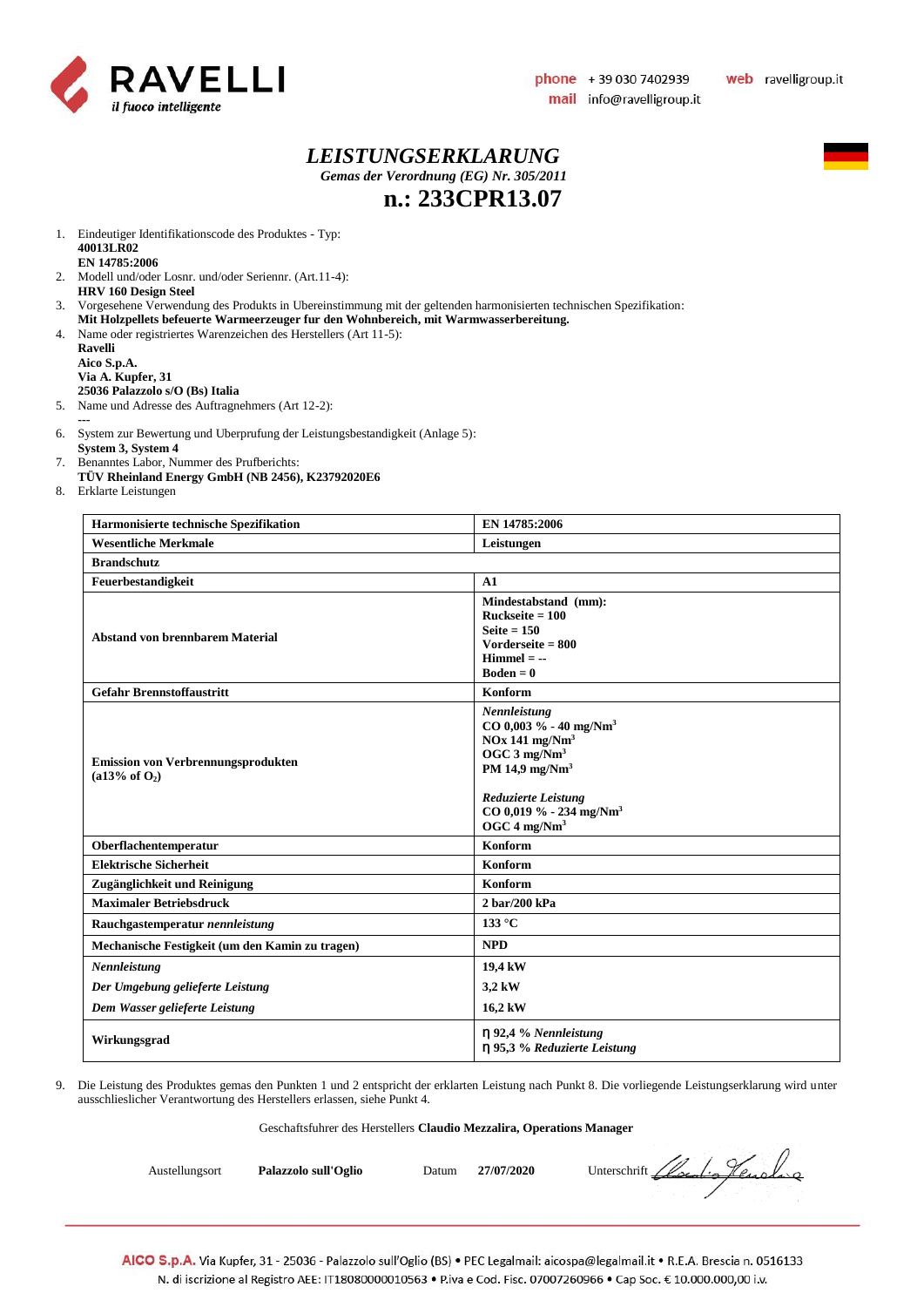

### **DECLARACIÓN DE PRESTACIÓN**

Declaración de prestación conforme al reglamento (UE) 305/2011

## **n.: 233CPR13.07**

1. Código de identificación único del producto-tipo

- **40013LR02, Aparato para calefacción doméstica, alimentado con pellets de madera, con producción de agua caliente. EN 14785:2006**
- 2. Modelo, lote, serie o cualquier otro elemento que permita la identificación del producto, en virtud del artículo 11, párrafo 4: **HRV 160 Design Steel**
- 3. Usos previstos del producto de conformidad con las especificaciones técnicas armonizadas correspondientes:
- **Aparato para calefacción doméstica, alimentado con pellets de madera, con producción de agua caliente.**
- 4. Nombre o marca registrada y dirección del fabricante en virtud del artículo 11, párrafo 5:

| Ravelli                         |
|---------------------------------|
| Aico S.p.A.                     |
| Via A. Kupfer, 31               |
| 25036 Palazzolo s/O (Bs) Italia |

- 5. Cuando sea apropiado, Nombre y dirección del mandatario en virtud del artículo 12, párrafo 2:
- **---**
- 6. Sistema de valoración y verificación de la constancia de la prestación en virtud del anexo V: **Sistema 3, Sistema 4**
- 7. Laboratorio notificado y número de informe de prueba (según el System 3):
- **TÜV Rheinland Energy GmbH (NB 2456), K23792020E6**
- *8.* Prestaciones declaradas

| Especificación técnica armonizada:                     | EN 14785:2006                                                                                                                                                                                                                                       |  |  |  |
|--------------------------------------------------------|-----------------------------------------------------------------------------------------------------------------------------------------------------------------------------------------------------------------------------------------------------|--|--|--|
| Características esenciales                             | <b>Prestazione</b>                                                                                                                                                                                                                                  |  |  |  |
| Sicurezza antincendio                                  |                                                                                                                                                                                                                                                     |  |  |  |
| Resistencia al fuego                                   | A1                                                                                                                                                                                                                                                  |  |  |  |
| Distancia de materiales combustibles                   | Distancia mínima (mm):<br>$rev\acute{e}s = 100$<br>$lados = 150$<br>$f$ rente = 800<br>$cielo = -$<br>suelo $= 0$                                                                                                                                   |  |  |  |
| Riesgo de pérdida de combustible incandescente         | Conforme                                                                                                                                                                                                                                            |  |  |  |
| Emisiones de productos de combustión (a 13% di $O_2$ ) | Potencia térmica nominal<br>$CO$ 0,003 % - 40 mg/Nm <sup>3</sup><br>$NOx$ 141 mg/ $Nm3$<br>OGC $3 \text{ mg}/\text{Nm}^3$<br>PM 14,9 $mg/Nm3$<br>potencia térmica reducida<br>CO 0,019 % - 234 mg/Nm <sup>3</sup><br>OGC $4 \text{ mg}/\text{Nm}^3$ |  |  |  |
| <b>Temperatura superficial</b>                         | Conforme                                                                                                                                                                                                                                            |  |  |  |
| Seguridad eléctrica                                    | <b>Conforme</b>                                                                                                                                                                                                                                     |  |  |  |
| Accesibilidad y limpieza                               | Conforme                                                                                                                                                                                                                                            |  |  |  |
| Presión máxima de trabajo                              | 2 bar/200 kPa                                                                                                                                                                                                                                       |  |  |  |
| Temperatura fumi a potenza termica nominale            | $133^{\circ}$ C                                                                                                                                                                                                                                     |  |  |  |
| Resistencia mecánica (de soporte de la chimenea)       | <b>NPD</b>                                                                                                                                                                                                                                          |  |  |  |
| Potencia térmica nominal                               | 19,4 kW                                                                                                                                                                                                                                             |  |  |  |
| Potencia térmica suministrada al entorno               | 3,2 kW                                                                                                                                                                                                                                              |  |  |  |
| Potencia térmica cedida al agua                        | 16,2 kW                                                                                                                                                                                                                                             |  |  |  |
| <b>Rendimiento</b>                                     | Il 92,4 % a la potencia nominal<br>Il 95,3 % a la potencia reducida                                                                                                                                                                                 |  |  |  |

9. La prestación del producto según se establece en los puntos 1 y 2 cumple con las prestaciones declaradas según el punto 8. Se expide esta declaración de prestación bajo la responsabilidad exclusiva del fabricante, según se establece en el punto 4

Firmado por y en nombre del fabricante de **Claudio Mezzalira, Operations Manager**

Lugar **Palazzolo sull'Oglio** Fecha 27/07/2020 Firma *Local de Jeuda* qu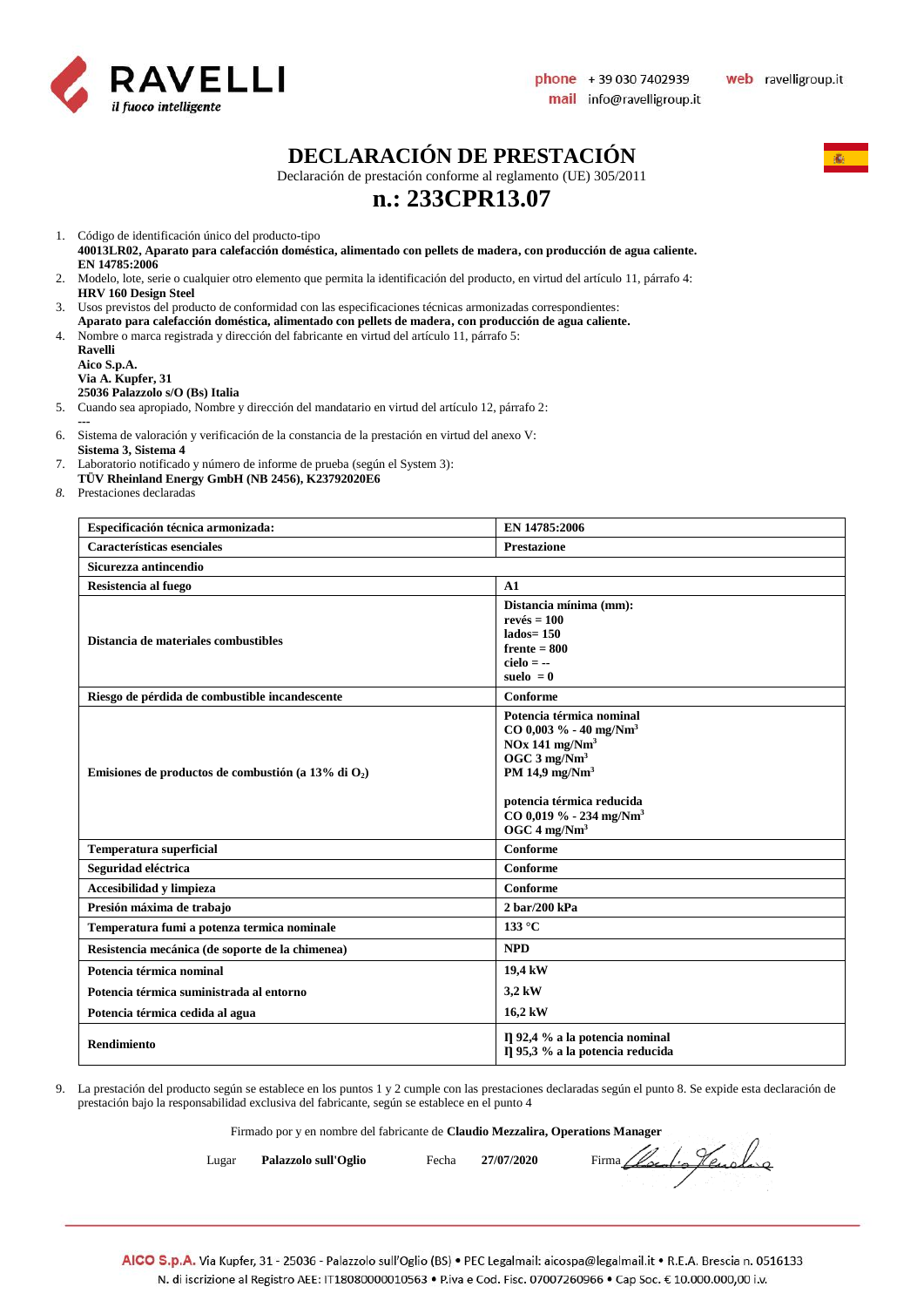

 $\sqrt{2}$ 

### **DECLARAÇÃO DE DESEMPENHO**

Em base com o regulamento (UE) 305/2011

## **n.: 233CPR13.07**

1. Código de identificação único do produto-tipo:

**40013LR02, Aparelho para aquecimento doméstico, alimentado compellets de madeira, com a produção de água quente. EN 14785:2006**

2. Tipo, lote ou número de série ou qualquer outro elemento que permite a identificação do produto de construção, conforme necessário, nos termos do artigo 11-4:

#### **HRV 160 Design Steel**

3. Utilização prevista do produto em conformidade com a respectiva técnica especifica harmonizada:

**Aparelho para aquecimento doméstico, alimentado compellets de madeira, com a produção de água quente.** 4. Nome ou marca registrada pelo fabricante, nos termos do artigo 11- 5:

**Ravelli Aico S.p.A. Via A. Kupfer, 31**

#### **25036 Palazzolo s/O (Bs) Italia**

5. Se aplicável, nome e endereço do mandatário da empresa de recauchutagem, nos termos do artigo 12-2:

**---**

6. Sistema de avaliação e verificação da regularidade do desempenho, nos termos do anexo V: **Sistema 3, Sistema 4** 

- 7. Laboratório notificado e número relação de prova (em base el sistema 3):
- **TÜV Rheinland Energy GmbH (NB 2456), K23792020E6**

*8.* Desempenhos declarados

| Específica técnica harmonizada:                    | EN 14785:2006                                                                                                                                                                                                                                             |  |
|----------------------------------------------------|-----------------------------------------------------------------------------------------------------------------------------------------------------------------------------------------------------------------------------------------------------------|--|
| Características essenciais                         | Desempenho                                                                                                                                                                                                                                                |  |
| Segurança contra incêndios                         |                                                                                                                                                                                                                                                           |  |
| Resistência ao fogo                                | A1                                                                                                                                                                                                                                                        |  |
| Distância de materiais combustíveis                | Distância mínima (mm):<br>traseira $= 100$<br>$lados = 150$<br>$f$ rente = 800<br>$teto = -$<br>frente $= 0$                                                                                                                                              |  |
| Risco de vazamento de combustível incandescente    | Conforme                                                                                                                                                                                                                                                  |  |
| Emissão de produtos da combustão (a 13% de $O_2$ ) | Potência térmica nominal<br>$CO$ 0,003 % - 40 mg/Nm <sup>3</sup><br>$NOx$ 141 mg/ $Nm3$<br>OGC 3 mg/Nm <sup>3</sup><br>PM 14,9 mg/Nm <sup>3</sup><br>potência térmica reduzida<br>$CO$ 0,019 % - 234 mg/Nm <sup>3</sup><br>OGC $4 \text{ mg}/\text{Nm}^3$ |  |
| <b>Temperatura superficial</b>                     | <b>Conforme</b>                                                                                                                                                                                                                                           |  |
| Segurança elétrica                                 | Conforme                                                                                                                                                                                                                                                  |  |
| Acessibilidade e limpeza                           | Conforme                                                                                                                                                                                                                                                  |  |
| Máxima pressão de exercício                        | 2 bar/200 kPa                                                                                                                                                                                                                                             |  |
| Temperatura fumos a potência nominal               | $133^{\circ}$ C                                                                                                                                                                                                                                           |  |
| Resistência mecânica (para suportar a chaminé)     | <b>NPD</b>                                                                                                                                                                                                                                                |  |
| Potência térmica nominal                           | 19,4 kW                                                                                                                                                                                                                                                   |  |
| Potência térmica libertada no ambiente             | 3,2 kW                                                                                                                                                                                                                                                    |  |
| Potência térmica cedida à água                     | 16,2 kW                                                                                                                                                                                                                                                   |  |
| <b>Rendimento</b>                                  | I] 92,4 % potência térmica nominal<br>Il 95,3 % potência térmica reduzida                                                                                                                                                                                 |  |

9. O desempenho do produto declarado nos pontos 1 e 2 é conforme com o desempenho declarado no ponto 8. A presente declaração de desempenho é emitida sob exclusiva responsabilidade do fabricante identificado no ponto 4.

Assinado com nome e por conta do fabricante de **Claudio Mezzalira, Operations Manager**

| Local | Palazzolo sull'Oglio | Data | 27/07/2020 | Assinatura Cloudio Henoling |
|-------|----------------------|------|------------|-----------------------------|
|-------|----------------------|------|------------|-----------------------------|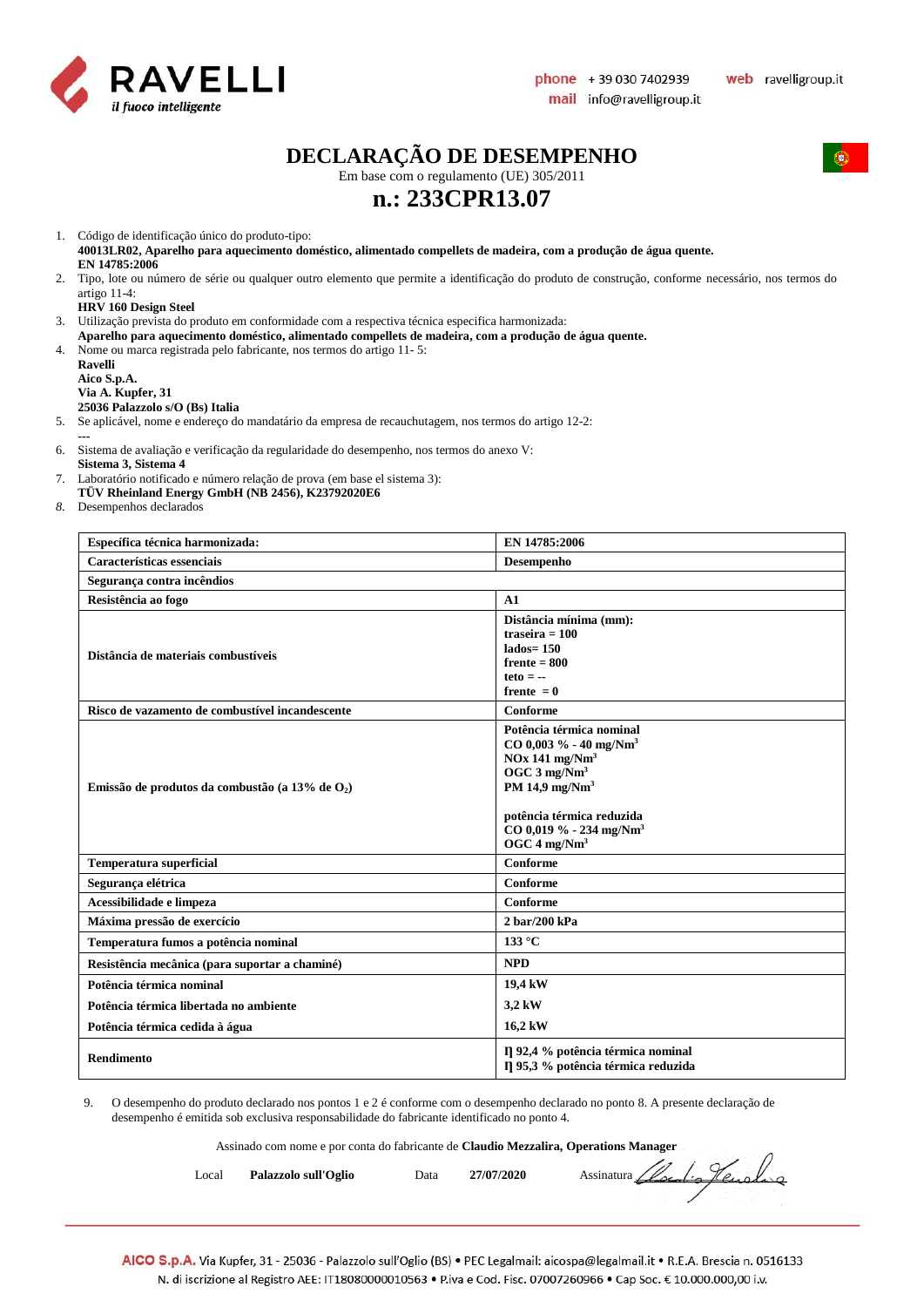

### **ΔΗΛΩΣΗ ΑΠΟΔΟΣΗΣ**

Με βάση τον κανονισμό (ΕE) 305/2011



**αρ.: 233CPR13.07**

1. Μοναδικός κωδικός αναγνώρισης του προϊόντος-τύπου:

**40013LR02, Συσκευή οικιακής θέρμανσης, τροφοδοτούμενη με πέλετ ξύλου, με την παραγωγή ζεστού νερού. EN 14785:2006**

- 2. Μοντέλο ή/και αρ. παρτίδας ή/και αύξων αρ, σύμφωνα με το άρθρο 4-11: **HRV 160 Design Steel**
- 3. Προβλεπόμενες χρήσεις του προϊόντος σύμφωνα με τις εναρμονισμένες τεχνικές προδιαγραφές:
- **Συσκευή οικιακής θέρμανσης, τροφοδοτούμενη με πέλετ ξύλου, με την παραγωγή ζεστού νερού.**
- 4. Καταχωρημένη επωνυμία ή εμπορικό σήμα του κατασκευαστή, σύμφωνα με το άρθρο 11-5:

| Ravelli                         |
|---------------------------------|
| Aico S.p.A.                     |
| Via A. Kupfer, 31               |
| 25036 Palazzolo s/O (Bs) Italia |

- 5. Εάν είναι απαραίτητο, όνομα και διεύθυνση του εντολοδόχου, σύμφωνα με το άρθρο 12-2:
- **---** 6. Σύστημα εκτίμησης και επαλήθευσης της σταθερότητας της επίδοσης, σύμφωνα με το συνημμένο 5: **σύστημα 3, σύστημα 4**
- 7. Κοινοποιημένο εργαστήριο και αριθμός αναφοράς της δοκιμής, με βάση το σύστημα 3: **TÜV Rheinland Energy GmbH (NB 2456), K23792020E6**
- *8.* Δηλωμένες επιδόσεις

| Εναρμονισμένη τεχνική προδιαγραφή                           | EN 14785:2006                                                                                                                                                                                                                                |  |  |  |
|-------------------------------------------------------------|----------------------------------------------------------------------------------------------------------------------------------------------------------------------------------------------------------------------------------------------|--|--|--|
| ΒΑΣΙΚΆ ΧΑΡΑΚΤΗΡΙΣΤΙΚΆ                                       | Επιδόσεισ                                                                                                                                                                                                                                    |  |  |  |
| Πυρασφάλεια                                                 |                                                                                                                                                                                                                                              |  |  |  |
| Αντοχή στη φωτιά                                            | A1                                                                                                                                                                                                                                           |  |  |  |
| Απόσταση από το καύσιμο υλικό                               | Ελάχιστη απόσταση, (mm):<br>πίσω μέρος = $100$<br>πλευρά = 150<br>μπροστινό = $800$<br>$ταβάνι = -$<br>κάτω μέρος = 0                                                                                                                        |  |  |  |
| Κίνδυνος διαρροής καυσίμου πυρακτώσεως                      | Σύμφωνη                                                                                                                                                                                                                                      |  |  |  |
| <b>Εκπομπές προϊόντων καύσης (13% του <math>O_2</math>)</b> | Ονομαστική Ισχύς<br>$CO$ 0,003 % - 40 mg/Nm <sup>3</sup><br>$NOx$ 141 mg/ $Nm3$<br>OGC $3 \text{ mg}/\text{Nm}^3$<br>PM 14,9 mg/Nm <sup>3</sup><br>Μειωμένη ισχύς<br>$CO$ 0,019 % - 234 mg/Nm <sup>3</sup><br>OGC $4 \text{ mg}/\text{Nm}^3$ |  |  |  |
| Επιφανειακή θερμοκρασία                                     | Σύμφωνη                                                                                                                                                                                                                                      |  |  |  |
| Ηλεκτρική ασφάλεια                                          | Σύμφωνη                                                                                                                                                                                                                                      |  |  |  |
| Καθαρισμός                                                  | Σύμφωνη                                                                                                                                                                                                                                      |  |  |  |
| Μέγιστη πίεση λειτουργίας                                   | $2 \frac{\text{bar}}{200}$ kPa                                                                                                                                                                                                               |  |  |  |
| Θερμοκρασία καπνών Ονομαστική Ισχύς                         | 133 °C                                                                                                                                                                                                                                       |  |  |  |
| Μηχανική αντοχή (για να υποβαστάζει το τζάκι)               | <b>NPD</b>                                                                                                                                                                                                                                   |  |  |  |
| Ονομαστική Ισχύς                                            | 19,4 kW                                                                                                                                                                                                                                      |  |  |  |
| Ισχύς παραγωγής στο περιβάλλον                              | 3,2 kW                                                                                                                                                                                                                                       |  |  |  |
| Ισχύς που προσδίδεται στο νερό                              | 16,2 kW                                                                                                                                                                                                                                      |  |  |  |
| Απόδοση                                                     | η 92,4 % Alla potenza termica nominale<br>η 95,3 % Alla potenza termica ridotta                                                                                                                                                              |  |  |  |

9. Η απόδοση του προϊόντος που αναφέρεται στα σημεία 1 και 2 είναι σύμφωνη με τη δηλωμένη απόδοση στο σημείο 8. Εκδίδεται η παρούσα δήλωση απόδοσης υπό την αποκλειστική ευθύνη του κατασκευαστή που αναφέρεται στο σημείο 4.

Υπεγράφη στο όνομα και για λογαριασμό του κατασκευαστή από: **Claudio Mezzalira, Operations Manager**

|      | . |                      |  |            |            |                            |
|------|---|----------------------|--|------------|------------|----------------------------|
| Θέση |   | Palazzolo sull'Oglio |  | Ημερομηνία | 27/07/2020 | Yπoypagn Clocolio Henoling |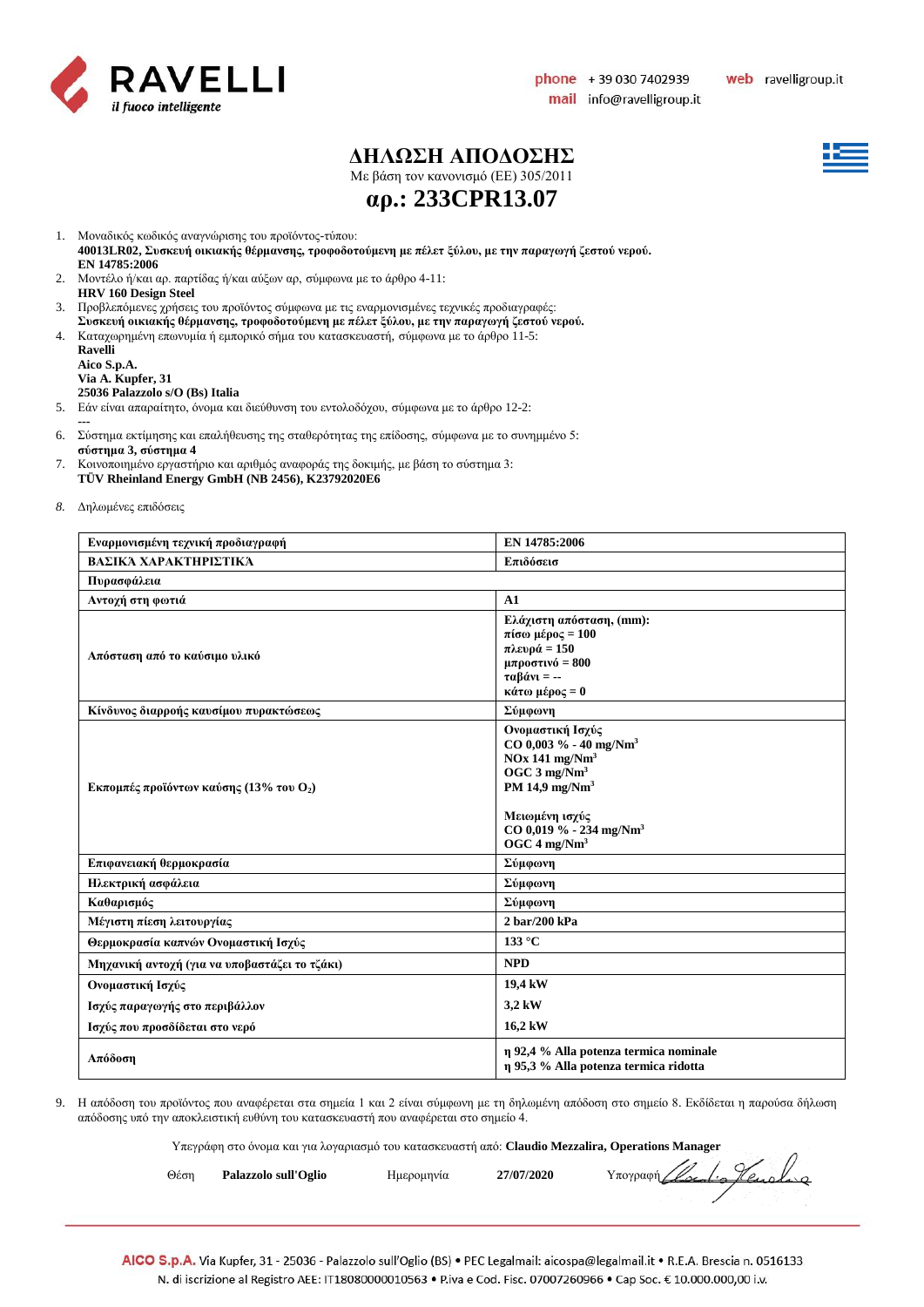

#### **YDEEVNEDEKLARATION**

I henhold til forordning (EU) 305/2011



# **n.**: **233CPR13.07**

1. Produkttypens unikke identifikationskode:

**40013LR02, Apparat til boligopvarmning med træpiller, med produktion af varmt vand. EN 14785:2006**

- 2. Model og/eller partinr. og/eller serienr, i henhold til artikel 11-4: **HRV 160 Design Steel**
- 3. Tilsigtede anvendelser af produktet i overensstemmelse med den pågældende harmoniserede tekniske specifikation:
- **Apparat til boligopvarmning med træpiller, med produktion af varmt vand.**
- 4. Fabrikantens navn eller registreret varemærke, i henhold til artikel 11-5:

**Ravelli Aico S.p.A. Via A. Kupfer, 31 25036 Palazzolo s/O (Bs) Italia**

- 5. Navn og adresse på den bemyndigede repræsentant, i henhold til artikel 12-2: **---**
- 6. System til vurdering og kontrol af ydeevnens konstans, i henhold til bilag V: **System 3, System 4**
- 7. Notificeret laboratorium og nummer testrapport, baseret på System 3: **TÜV Rheinland Energy GmbH (NB 2456), K23792020E6**
- *8.* Deklarerede ydeevner

| Harmoniseret teknisk specifikation:               | EN 14785:2006                                                                                                                                                                                                                     |  |  |  |
|---------------------------------------------------|-----------------------------------------------------------------------------------------------------------------------------------------------------------------------------------------------------------------------------------|--|--|--|
| Væsentlige egenskaber                             | <b>Ydeevne</b>                                                                                                                                                                                                                    |  |  |  |
| <b>Brandsikkerhed</b>                             |                                                                                                                                                                                                                                   |  |  |  |
| <b>Brandmodstandsevne</b>                         | A1                                                                                                                                                                                                                                |  |  |  |
| Afstand fra brændbart materialer                  | Mindste afstand (mm):<br>$bagside = 100$<br>side $= 150$<br>$for side = 800$<br>$left = -$<br>$bund = 0$                                                                                                                          |  |  |  |
| Risiko for udslip af gløder                       | I overensstemmelse                                                                                                                                                                                                                |  |  |  |
| Emissioner forbrændingsprodukter (ved 13% $O_2$ ) | <b>Nominel effekt</b><br>$CO$ 0,003 % - 40 mg/Nm <sup>3</sup><br>$NOx$ 141 mg/ $Nm3$<br>OGC $3$ mg/Nm <sup>3</sup><br>PM 14,9 mg/ $Nm3$<br>Nedsat effekt<br>CO 0,019 % - 234 mg/Nm <sup>3</sup><br>OGC $4 \text{ mg}/\text{Nm}^3$ |  |  |  |
| Overfladetemperatur                               | I overensstemmelse                                                                                                                                                                                                                |  |  |  |
| <b>Elektrisk sikkerhed</b>                        | I overensstemmelse                                                                                                                                                                                                                |  |  |  |
| Rengøring                                         | I overensstemmelse                                                                                                                                                                                                                |  |  |  |
| <b>Maksimalt driftstryk</b>                       | $2 \frac{\text{bar}}{200}$ kPa                                                                                                                                                                                                    |  |  |  |
| Røggastemperatu nominel effekt                    | 133 °C                                                                                                                                                                                                                            |  |  |  |
| Mekanisk styrke (til at støtte skorstenen)        | <b>NPD</b>                                                                                                                                                                                                                        |  |  |  |
| <b>Nominel effekt</b>                             | 19,4 kW                                                                                                                                                                                                                           |  |  |  |
| Effekt overført til omgivelserne                  | 3,2 kW                                                                                                                                                                                                                            |  |  |  |
| Effekt overført til vandet                        | 16,2 kW                                                                                                                                                                                                                           |  |  |  |
| <b>Virkningsgrad</b>                              | n 92,4 % nominel effekt<br>$\eta$ 95,3 % nedsat effekt                                                                                                                                                                            |  |  |  |

9. Ydeevnen for det produkt, der er anført i punkt 1 og 2, er i overensstemmelse med den deklarerede ydeevne i punkt 8. Denne ydeevnedeklaration udstedes på eneansvar af den fabrikant, der er anført i punkt 4.

Underskrevet for fabrikanten og på dennes vegne af: **Claudio Mezzalira, Operations Manager**

| Sted | Palazzolo sull'Oglio | Dato | 27/07/2020 | Underskrift Clocolis Hensling |
|------|----------------------|------|------------|-------------------------------|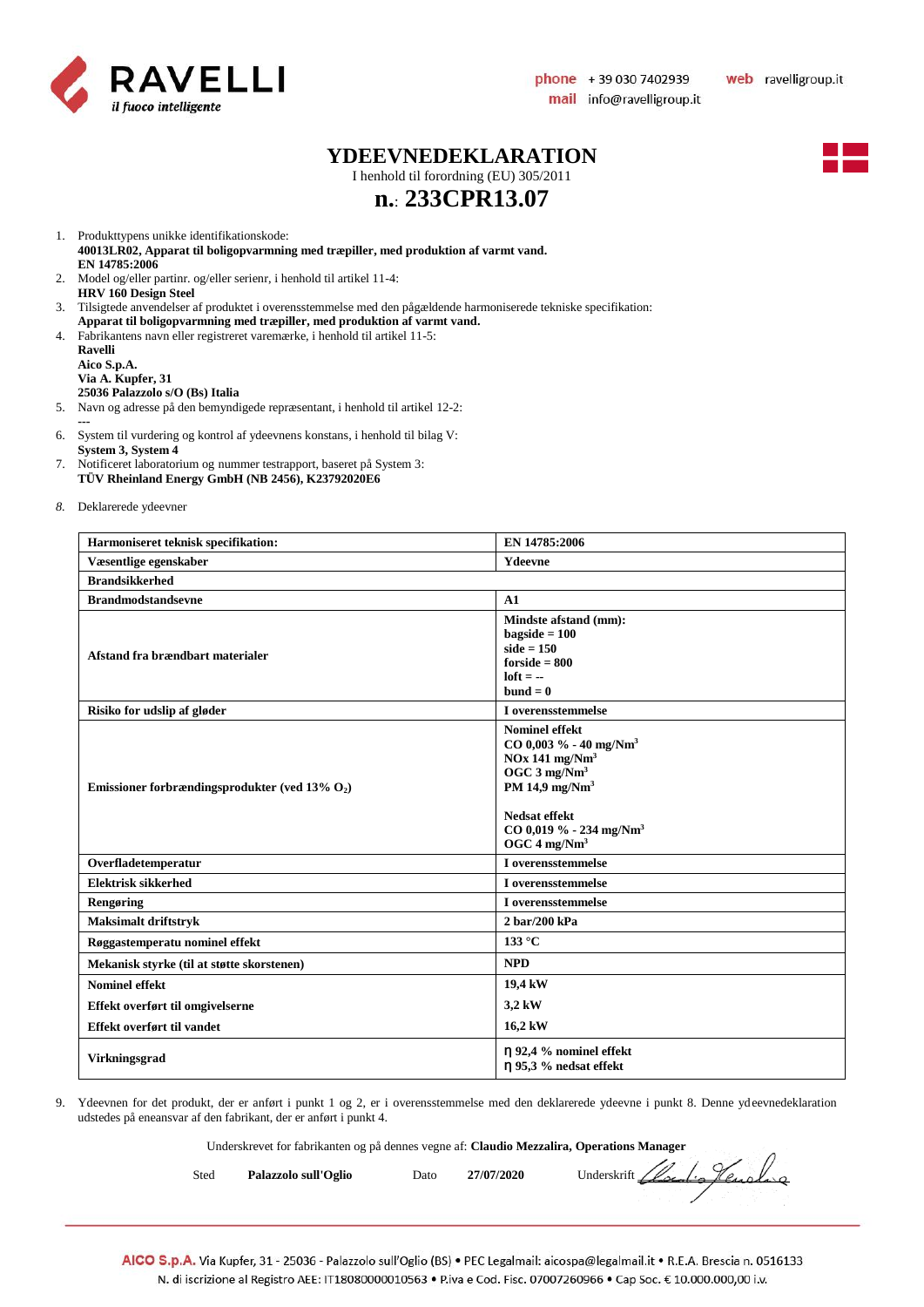

## **DEKLARACJA WŁAŚCIWOŚCI UŻYTKOWYCH**

Na podstawie rozporządzenia (UE) 305/2011

## **n.: 233CPR13.07**

1. Unikalny identyfikator typu wyrobu:

**40013LR02, urządzenie do ogrzewania gospodarstw domowych, zasilane drewnianymi peletami, z wytwarzania ciepłej wody. EN 14785:2006**

2. Model i/lub nr partia i/lub nr serii, art.11-4: **HRV 160 Design Steel**

3. Zamierzone zastosowania produktu zgodnie z mającą zastosowanie zharmonizowaną specyfikacją techniczną:

- **Urządzenie do ogrzewania gospodarstw domowych, zasilane drewnianymi peletami, z wytwarzania ciepłej wody.**
- 4. Nazwa lub znak towarowy producenta, art 11-5:

**Ravelli Aico S.p.A. Via A. Kupfer, 31 25036 Palazzolo s/O (Bs) Italia**

5. Nazwa i adres przedstawiciela, art 12-2:

**---**

6. System oceny i weryfikacji stałości właściwości użytkowych, załącznik V:

**System 3, System 4**

- 7. Notyfikowane laboratorium, numer raportu z badań testowych (na podstawie Systemu 3): **TÜV Rheinland Energy GmbH (NB 2456), K23792020E6**
- *8.* Deklarowane osiągi

| Zharmonizowana specyfikacja techniczna       | EN 14785:2006                                                                                                                                                                                                                           |  |  |  |
|----------------------------------------------|-----------------------------------------------------------------------------------------------------------------------------------------------------------------------------------------------------------------------------------------|--|--|--|
| Podstawowe właściwości                       | Osiągi                                                                                                                                                                                                                                  |  |  |  |
| Bezpieczeństwa pożarowego                    |                                                                                                                                                                                                                                         |  |  |  |
| Odporność na ogień                           | A1                                                                                                                                                                                                                                      |  |  |  |
| Odległość od materiały palne                 | Odległość minimalna (mm):<br>$tv = 100$<br>$bok = 150$<br>$przód = 800$<br>sufit $= -$<br>$podloga = 0$                                                                                                                                 |  |  |  |
| Ryzyka rozlania paliwa                       | Zgodny                                                                                                                                                                                                                                  |  |  |  |
| Emisja produktów spalania (przy 13% $O_2$ )  | Moc znamionowa<br>$CO$ 0,003 % - 40 mg/Nm <sup>3</sup><br>$NOx$ 141 mg/ $Nm3$<br>OGC $3$ mg/Nm <sup>3</sup><br>PM 14,9 mg/Nm <sup>3</sup><br>Moc zmniejszona<br>$CO$ 0,019 % - 234 mg/Nm <sup>3</sup><br>OGC $4 \text{ mg}/\text{Nm}^3$ |  |  |  |
| Temperatura na powierzchni                   | Zgodny                                                                                                                                                                                                                                  |  |  |  |
| Bezpieczeństwo elektryczne                   | Zgodny                                                                                                                                                                                                                                  |  |  |  |
| Czyszczenie                                  | Zgodny                                                                                                                                                                                                                                  |  |  |  |
| Maksymalne ciśnienie pracy                   | 2 bar/200 kPa                                                                                                                                                                                                                           |  |  |  |
| Temperatura spalin moc znamionowa            | 133 °C                                                                                                                                                                                                                                  |  |  |  |
| Wytrzymałość mechaniczna (wspieranie komina) | <b>NPD</b>                                                                                                                                                                                                                              |  |  |  |
| Moc znamionowa                               | 19,4 kW                                                                                                                                                                                                                                 |  |  |  |
| Moc przekazywana do otoczenia                | 3,2 kW                                                                                                                                                                                                                                  |  |  |  |
| Moc przekazywana do wody                     | 16,2 kW                                                                                                                                                                                                                                 |  |  |  |
| Wydajność                                    | n 92,4 % Moc znamionowa<br>η 95,3 % Moc zmniejszona                                                                                                                                                                                     |  |  |  |

9. Wydajność produktu, o którym mowa w pkt. 1 i 2 jest zgodna z deklarowanymi właściwościami użytkowymi w pkt 8. Niniejszą deklarację właściwości użytkowych wystawia się na wyłączną odpowiedzialność producenta, o którym mowa w pkt 4.

Podpisano w imieniu i na rzecz producenta, przezda **Claudio Mezzalira, Operations Manager**

Miejsce **Palazzolo sull'Oglio** Data **27/07/2020** Podpis *Local: Jeunela*